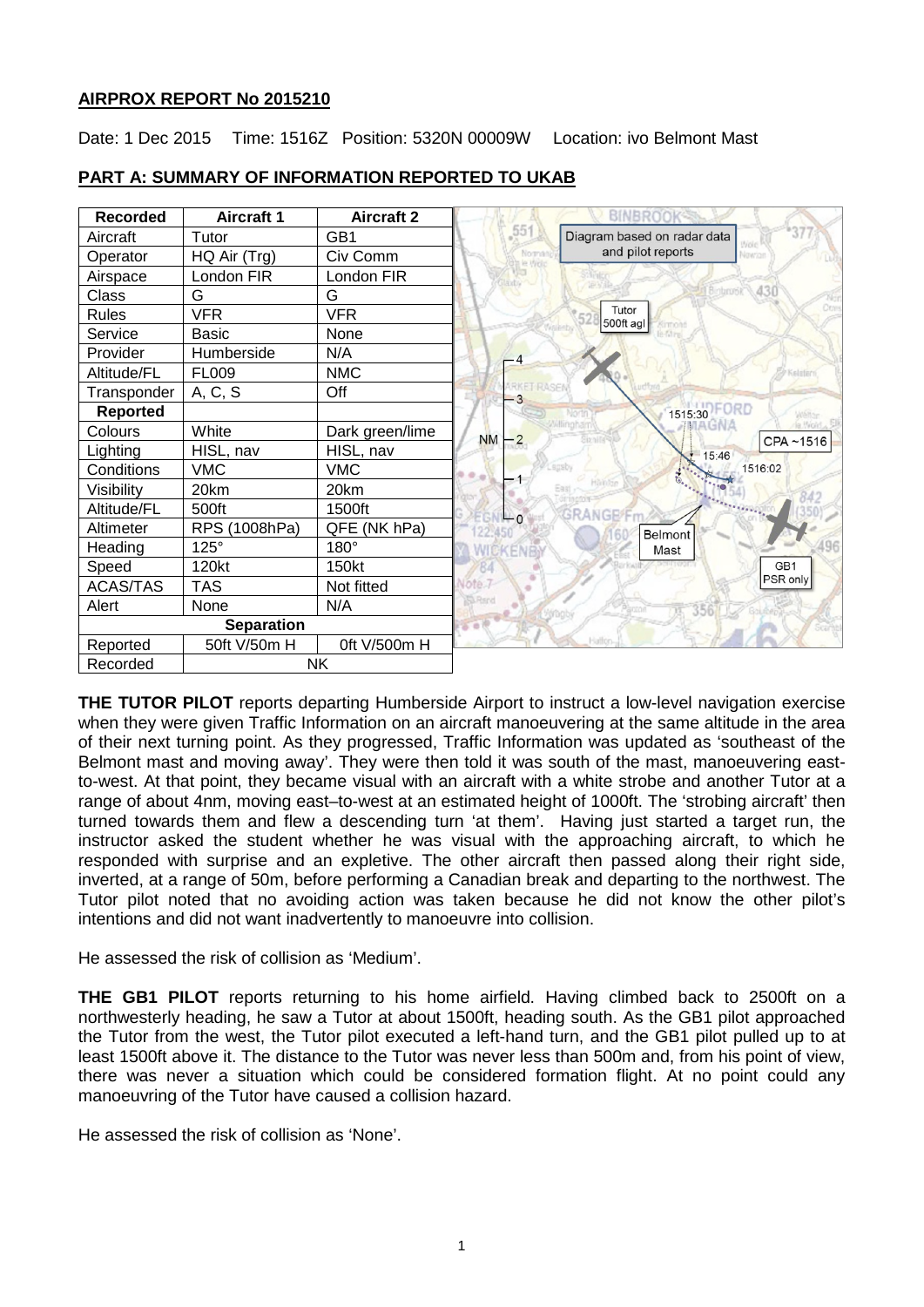# **Factual Background**

The weather at Scampton was recorded as follows:

METAR EGXP 011450Z 23014KT 9999 FEW022 BKN044 13/11 Q1017 BLU=

### **Analysis and Investigation**

### **CAA ATSI**

The Tutor pilot was in receipt of a Basic Service from Humberside Approach. Traffic information was passed on the GB1 enabling them to acquire visual contact in good time. There were no apparent ATM implications.

### **UKAB Secretariat**

The Tutor and GB1 pilots shared an equal responsibility for collision avoidance and not to operate in such proximity to other aircraft as to create a collision hazard<sup>[1](#page-1-0)</sup>. Aircraft shall not be flown in formation except by pre-arrangement among the pilots-in-command of the aircraft taking part in the flight<sup>[2](#page-1-1)</sup>.

### **Comments**

### **HQ Air Command**

This incident occurred shortly after a comparable incident detailed at Airprox Report 2015209. Without a greater understanding of the intentions of the GB1 pilot, it is difficult to determine why he chose to close into proximity with the Tutor aircraft without the express permission of the pilotin-command. Additionally, the disparity in the pilot's narratives presents difficulties in determining the actual sequence of events and the suitability of both pilots actions.

In this instance, the Tutor pilot remained visual with the GB1 as it approached his aircraft; as a result, there was minimal chance of collision. However, without the ability to converse with the GB1 pilot on an appropriate radio frequency and, given the differing performance between the Tutor and the GB1, it is entirely understandable that the Tutor pilot chose to maintain a predictable flight path to avoid the potential for collision during the GB1 pilot's manoeuvres. The decision of the GB1 pilot selected his transponder off denied other airspace users situational awareness through collision warning systems or air traffic services.

#### **Summary**

An Airprox was reported when a Tutor and a Game Composites GB1 flew into proximity at about 1511 on Tuesday 1<sup>st</sup> December 2015. Both pilots were operating under VFR in VMC, neither in receipt of a FIS.

### **PART B: SUMMARY OF THE BOARD'S DISCUSSIONS**

Information available consisted of reports from both pilots, radar photographs/video recordings and a report from the appropriate operating authority. It was noted that this was the second of 2 Airprox involving the GB1 pilot, the first of which (Airprox 2015209) occurred 5min earlier.

The Board spent some time considering the pilots' actions but the widely differing reports and the lack of a radar track from the GB1 meant that members were not able to come to a conclusion about what

l

<span id="page-1-0"></span><sup>1</sup> SERA.3205 Proximity.

<span id="page-1-1"></span><sup>2</sup> SERA.3135 Formation flights